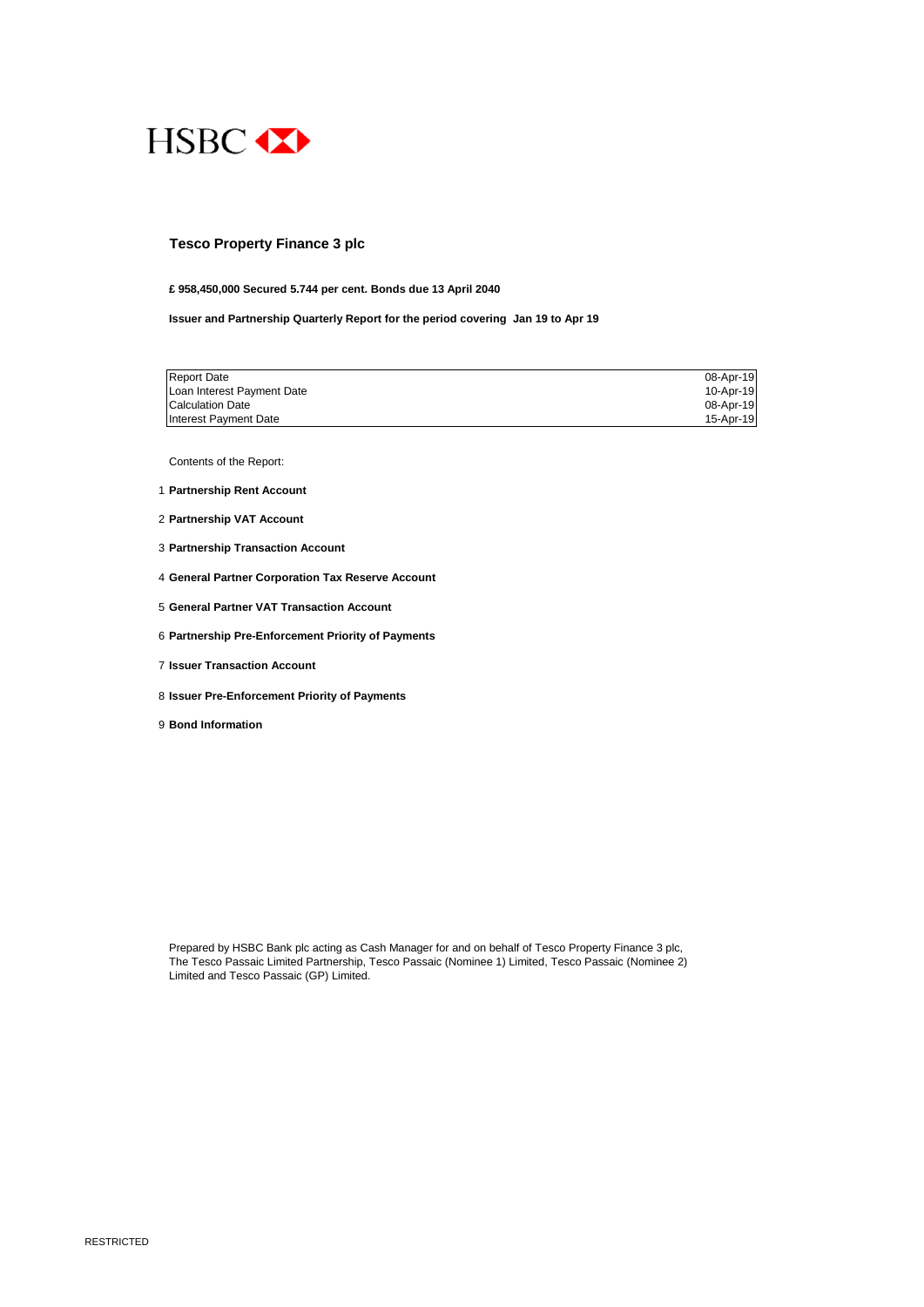|             | 1. Partnership Rent Account |                  |  |
|-------------|-----------------------------|------------------|--|
|             |                             |                  |  |
|             | Opening Balance             | 5,000.00 CR      |  |
| <b>DATE</b> | <b>ENTRY DETAILS</b>        | AMOUNT (£) CR/DR |  |
| 21-Mar-19   | <b>Tesco Store</b>          | 15,381,456.77 CR |  |
| 10-Apr-19   | Partnership Transaction Ac. | 15,381,456.77 DR |  |
|             |                             |                  |  |
|             |                             |                  |  |
|             | <b>Closing Balance</b>      | 5,000.00 CR      |  |
|             |                             |                  |  |

# **2. Partnership VAT Account**

|                                     | Opening Balance                                                                                     | 3,076,291.36 CR                                    |  |
|-------------------------------------|-----------------------------------------------------------------------------------------------------|----------------------------------------------------|--|
| <b>DATE</b>                         | <b>ENTRY DETAILS</b>                                                                                | AMOUNT (£) CR/DR                                   |  |
| 25-Jan-19<br>21-Mar-19<br>10-Apr-19 | <b>VAT Funding</b><br><b>VAT Funding</b><br>Excess Cash Transfer to Partnership Transaction Account | 2,978,086.92 DR<br>3,076,291.36 CR<br>98.204.44 DR |  |
|                                     | <b>Closing Balance</b>                                                                              | 3,076,291.36 CR                                    |  |
|                                     |                                                                                                     |                                                    |  |

# **3. Partnership Transaction Account**

|             | Opening Balance                       | 500,000,00 CR    |  |
|-------------|---------------------------------------|------------------|--|
| <b>DATE</b> | <b>ENTRY DETAILS</b>                  | AMOUNT (£) CR/DR |  |
|             |                                       |                  |  |
| 08-Apr-19   | <b>Credit Interest</b>                | 5,780.95 CR      |  |
| 10-Apr-19   | Transfer from Partnership VAT Account | 98,204.44 CR     |  |
| 10-Apr-19   | <b>Transfer from Rent</b>             | 15,381,456.77 CR |  |
| 10-Apr-19   | <b>Trustee Fee</b>                    | 1,500.00 DR      |  |
| 10-Apr-19   | <b>Ongoing Fee</b>                    | 8,450.00 DR      |  |
| 10-Apr-19   | Expenses                              | 34,664.92 DR     |  |
| 10-Apr-19   | Partnership Swap payment              | 626,668.38 DR    |  |
| 10-Apr-19   | Partnership Debt                      | 14,456,591.67 DR |  |
| 10-Apr-19   | Spenhill                              | 348,959.34 DR    |  |
| 10-Apr-19   | Partnership Distribution Ac.          | 8,607.85 DR      |  |
|             |                                       |                  |  |
|             | <b>Closing Balance</b>                | 500,000.00 CR    |  |
|             |                                       |                  |  |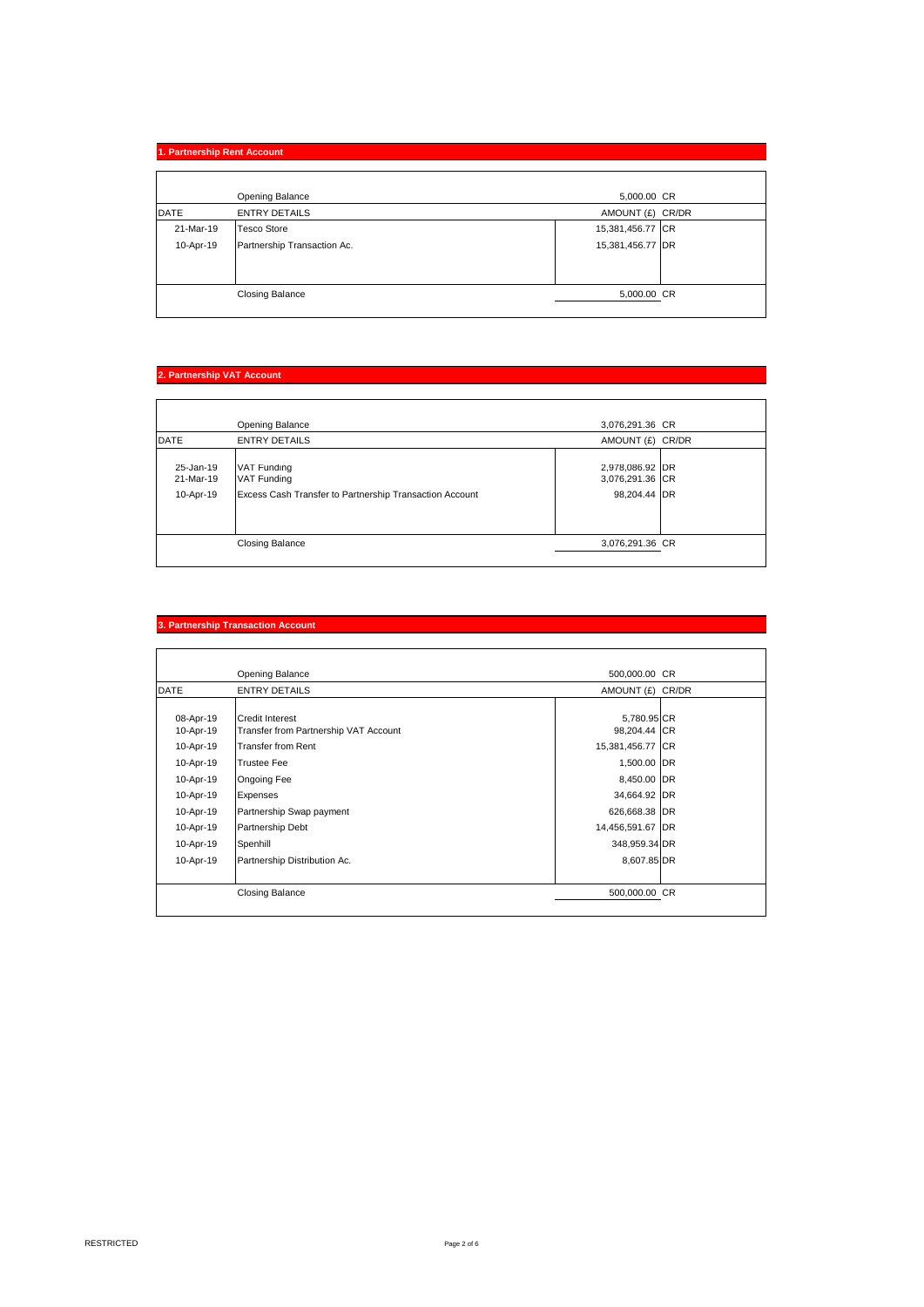# **4. General Partner Corporation Tax Reserve Account**

|             | Opening Balance        | CR<br>$\overline{\phantom{a}}$ |
|-------------|------------------------|--------------------------------|
| <b>DATE</b> | <b>ENTRY DETAILS</b>   | AMOUNT (£) CR/DR               |
|             |                        |                                |
|             |                        |                                |
|             | <b>Closing Balance</b> | <b>CR</b><br>٠                 |

# **5. General Partner VAT Transaction Account**

|             | Opening Balance        | 165,499.81 CR    |  |
|-------------|------------------------|------------------|--|
| <b>DATE</b> | <b>ENTRY DETAILS</b>   | AMOUNT (£) CR/DR |  |
| 08-Apr-19   | <b>Credit Interest</b> | 165.05 CR        |  |
|             | <b>Closing Balance</b> | 165,664.86 CR    |  |

| Expense Reserve Ledger - Max GBP 500,000.00 |                         |         |               |  |
|---------------------------------------------|-------------------------|---------|---------------|--|
|                                             |                         |         |               |  |
| <b>DATE</b>                                 | <b>ENTRY DETAILS</b>    |         |               |  |
|                                             | Ledger Receipts to date |         | 500,000.00 CR |  |
|                                             |                         | Balance | 500,000.00 CR |  |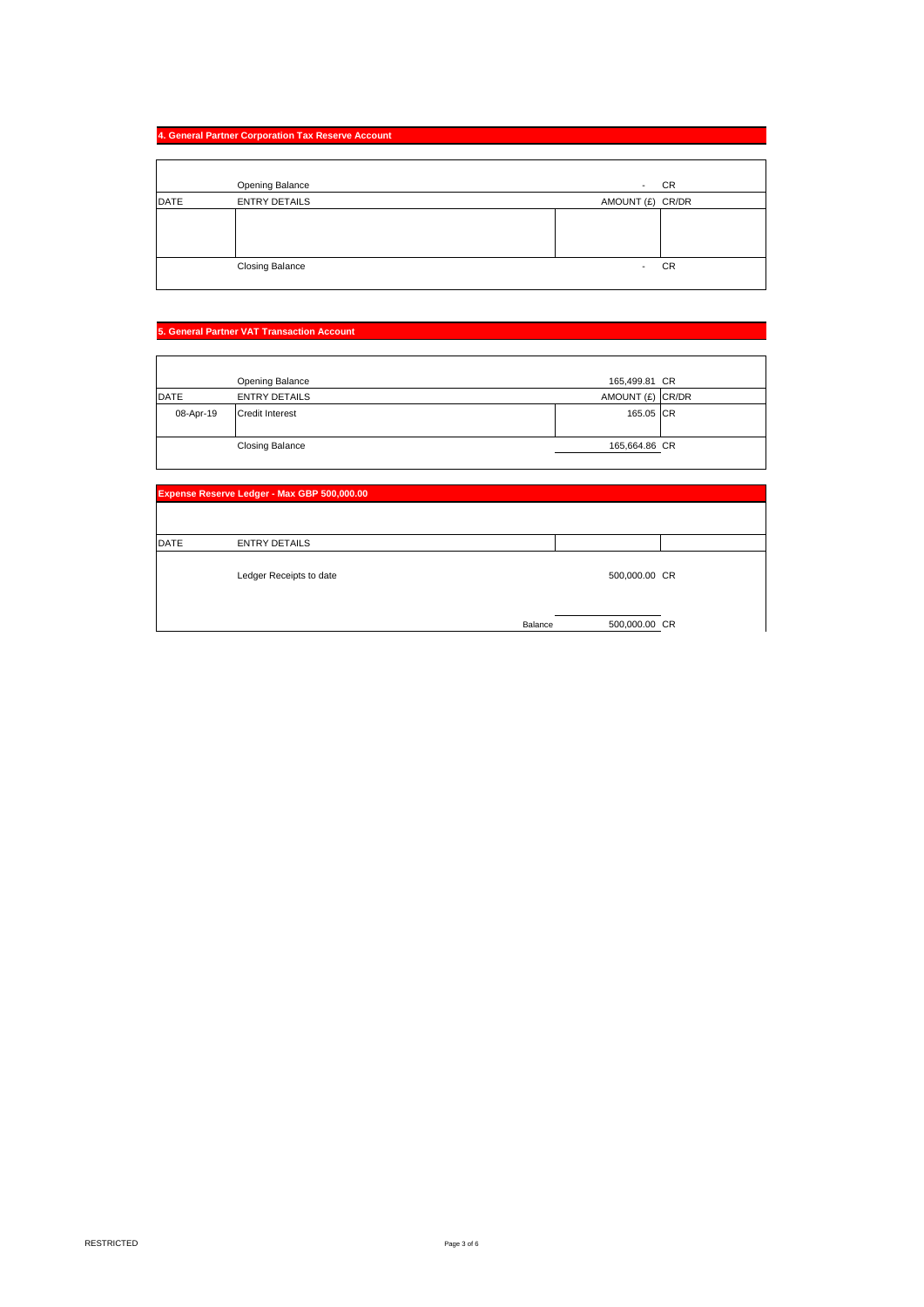### **6. Partnership Pre-Enforcement Priority of Payments**

| Date      |                                                                              | $account(E)$ account $(E)$ | Funds Paid Out of Funds Received into |
|-----------|------------------------------------------------------------------------------|----------------------------|---------------------------------------|
| 10-Apr-19 |                                                                              |                            |                                       |
|           | <b>Partnership Available Funds</b>                                           |                            |                                       |
|           |                                                                              |                            |                                       |
|           | a Rental Income                                                              |                            | 15,381,456.77                         |
|           | b Funds from Issuer under Partnership Swaps                                  |                            | 14,456,632.00                         |
|           | c From Partnership VAT Account                                               |                            | 98,204.44                             |
|           | d From Partnership Disposal Proceeds Account                                 |                            |                                       |
|           | e From Partnership Insurance Proceeds Account                                |                            |                                       |
|           | f Interest received by the Partnership Accounts and Rent Account             |                            | 5,780.95                              |
|           | g Eligible Investment Earnings by Partnership                                |                            |                                       |
|           | h Advance under Committed Subordinated Loan Agreement                        |                            |                                       |
|           | i Net proceeds of a CPO Disposal or a Mortgage Property                      |                            |                                       |
|           | jNet proceeds of a disposal of a Mortgage Property                           |                            |                                       |
|           | k Any other sums standing to the credit of the Partnership Transaction Ac    |                            |                                       |
|           |                                                                              |                            |                                       |
|           | Partnership Pre-Enforcement Priority of Payments                             |                            |                                       |
|           | a Partnership Security Trustee Fees                                          | 1,500.00                   |                                       |
|           | Issuer Security Trustee Fee, Bond Trustee, operating expenses of the         |                            |                                       |
|           | b Issuer (Ongoing Partnership Facility Fee)                                  | 2,700.00                   |                                       |
|           | c Partnership Operating Expenses excluding GP UK Tax                         | 33,745.60                  |                                       |
|           | d Partnership Operator Fee                                                   | 919.32                     |                                       |
|           | d Property Advisor Fee (Annual 25 K Jan)                                     |                            |                                       |
|           | d Nominees Corporate Services Provider Fee                                   |                            |                                       |
|           | d Nominees Holdco Corporate Services Provider Fee                            |                            |                                       |
|           | d PL Propco Corporate Services Provider Fees                                 |                            |                                       |
|           | d Nominees Side Letter payments                                              |                            |                                       |
|           | d Nominees Holdco Side Letter payments                                       |                            |                                       |
|           | d Account Bank Fee                                                           |                            |                                       |
|           | d Cash Manager Fee                                                           |                            |                                       |
|           | Issuer Account Bank, PPA CM, CSP Fee (Ongoing Partnership Facility<br>d Fee) | 5,000.00                   |                                       |
|           | d Headlease payment                                                          |                            |                                       |
|           | e Partnership Expenses Ledger payment (max £6,250)                           |                            |                                       |
|           | f Partnership Debt Interest                                                  | 13,346,830.67              |                                       |
|           | f Partnership Swap payment                                                   | 15,083,300.38              |                                       |
|           | g Partnership Debt Principal                                                 | 1,109,761.00               |                                       |
|           | Issuer Partnership Swap Termination Amount (Ongoing Partnership Facility     |                            |                                       |
|           | h Fee)                                                                       | 750.00                     |                                       |
|           | i Property Pool Manager Fee                                                  | 348,959.34                 |                                       |
|           | j Partnership Swap Termination Amount                                        |                            |                                       |
|           | k Partnership Expenses Ledger payment                                        |                            |                                       |
|           | I Alteration Adjustment Rent                                                 |                            |                                       |
|           | m Committed Subordinated Loan payment                                        |                            |                                       |
|           | n Partnership Distribution Account                                           | 8,607.85                   |                                       |
|           | <b>Totals</b>                                                                | 29,942,074.16              | 29,942,074.16                         |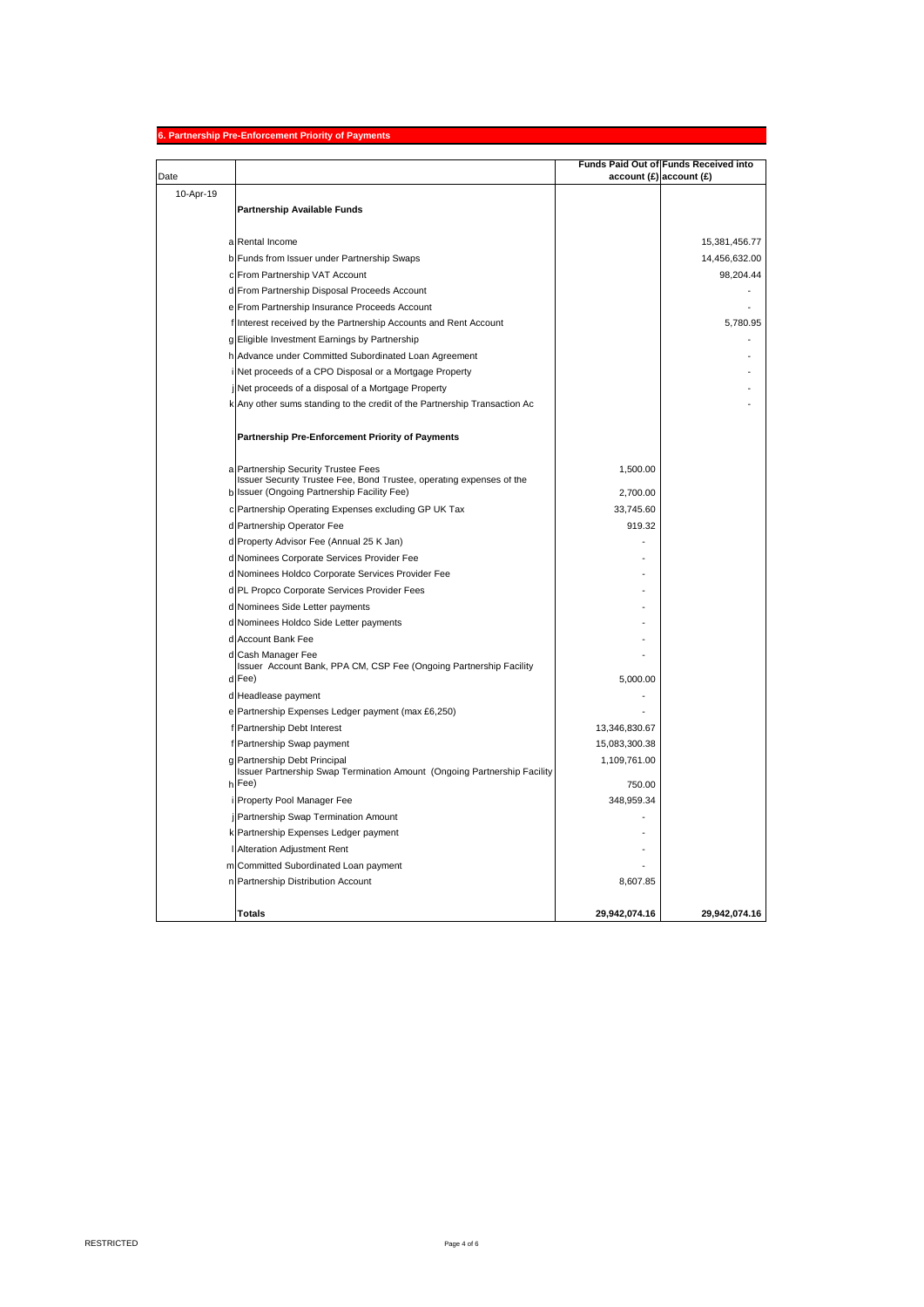# **7. Issuer Transaction Account**

|             | <b>Opening Balance</b>             | 46,909.77 CR     |           |
|-------------|------------------------------------|------------------|-----------|
| <b>DATE</b> | <b>ENTRY DETAILS</b>               | AMOUNT (£) CR/DR |           |
|             |                                    |                  |           |
| 07-Jan-19   | Credit Interest                    | 46.72 CR         |           |
| 15-Apr-19   | <b>Issuer Swap Pays</b>            | 626,668.38 DR    |           |
| 15-Apr-19   | Partnership Debt                   | 14,456,591.67 CR |           |
| 15-Apr-19   | Partnership Swap Receives          | 626,668.38 CR    |           |
| 15-Apr-19   | Ongoing Fee                        | 8,450.00 CR      |           |
| 15-Apr-19   | <b>Operating Expenses Invoices</b> |                  | <b>DR</b> |
| 15-Apr-19   | <b>HSBC Fee</b>                    | 7,700.00 DR      |           |
| 15-Apr-19   | <b>Notes</b>                       | 14,456,591.67 DR |           |
| 15-Apr-19   | <b>Issuer Operating Expenses</b>   | ٠                | <b>DR</b> |
|             | <b>Closing Balance</b>             | 47,706.49 CR     |           |

# **8. Issuer Pre-Enforcement Priority of Payments**

|           |                                                        |               | Funds Paid Out of Funds Received into |
|-----------|--------------------------------------------------------|---------------|---------------------------------------|
| Date      |                                                        |               | $account(E)$ account $(E)$            |
| 15-Apr-19 |                                                        |               |                                       |
|           |                                                        |               |                                       |
|           | <b>Issuer Available Funds</b>                          |               |                                       |
|           |                                                        |               |                                       |
|           | a Funds due to Issuer under Partnership Swap Agreement |               | 15,083,300.38                         |
|           | b Amounts due to Issuer in respect of Partnership Loan |               | 14,465,041.67                         |
|           | c Any amount due to Issuer under Issuer Swap Agreement |               | 14,456,632.00                         |
|           | d Interest Received by Issuer on Transaction Account   |               |                                       |
|           | e Eigible Investment Earnings                          |               |                                       |
|           |                                                        |               |                                       |
|           |                                                        |               |                                       |
|           | <b>Issuer Pre-Enforcement Priority of Payments</b>     |               |                                       |
|           | a Bond Trustee Fee                                     | 1,200.00      |                                       |
|           | a Issuer Security Trustee Fee                          | 1,500.00      |                                       |
|           | b Issuer Operating Expenses                            |               |                                       |
|           | c Issuer/Issuer Holdco Corporate Services Provider Fee |               |                                       |
|           | c Paying Agent Fee                                     | 500.00        |                                       |
|           | c Account Bank Fee                                     | 750.00        |                                       |
|           | c Cash Manager Fee                                     | 3,750.00      |                                       |
|           | d Bond Interest                                        | 13,346,830.67 |                                       |
|           | d Bond Principal                                       | 1,109,761.00  |                                       |
|           | d Issuer Swap Provider                                 | 15,083,300.38 |                                       |
|           | d Partnership Swap payment                             | 14,456,632.00 |                                       |
|           | e Issuer Profit                                        | 750.00        |                                       |
|           | f Swap Subordinated Amounts                            |               |                                       |
|           | g Issuer Partnership Swap Termination Amount           |               |                                       |
|           | h Issuer Transaction Account                           |               |                                       |
|           |                                                        |               |                                       |
|           | <b>Totals</b>                                          | 44,004,974.05 | 44.004.974.05                         |